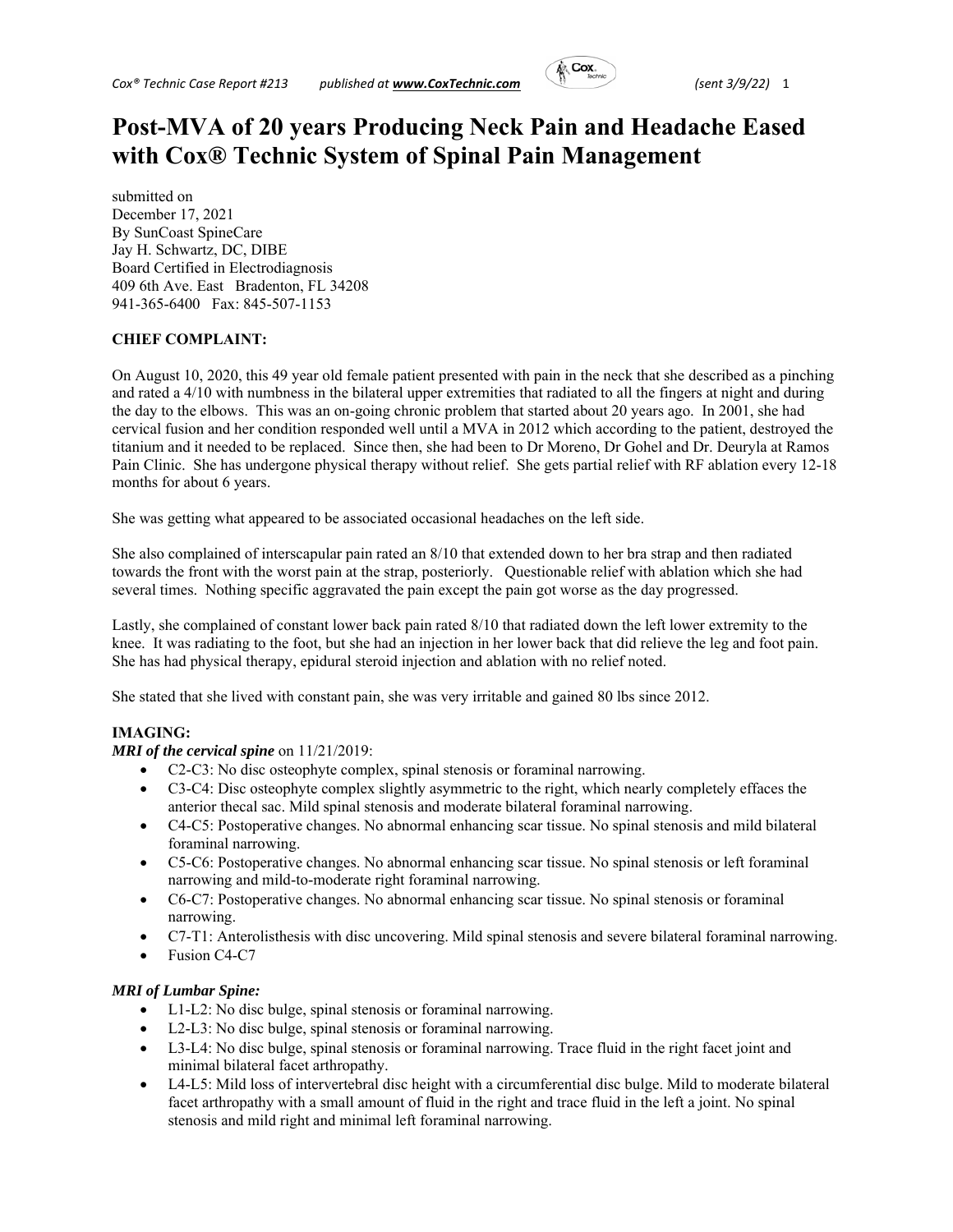

# **SunCoast SpineCare**

**Jay H. Schwartz, DC, DIBE**  *Board Certified in Electrodiagnosis*  409 6<sup>th</sup> Ave. East Bradenton, FL 34208 941-365-6400 Fax: 845-507-1153



 L5-S1: No disc bulge or spinal stenosis. Mild-to-moderate bilateral facet arthropathy with trace fluid in both facet joints. Mild bilateral foraminal narrowing with abutment of the exiting L5 nerve root on the right.

# *MRI of Thoracic Spine 12/6/17*

- Bulging discs T3-4, T4-5, and T5-6. Mild anterior vertebral offset T2 on T3. Minimal anterior vertebral offset T9 on T10. Mild Spondylitic changes.
- She was able to perform her activities of daily living (ADLs), but they were becoming more difficult. Ibuprofen provided temporary partial relief.

Following are screenshots of the MRIs. I apologize for the quality, particularly of the lumbar. The thoracic images are not available.



# **OBJECTIVE EXAMINATION FINDINGS:**

Limitations noted in her active cervical range of motion: Flexion 40 with pain in the neck. Extension 20 with pain in the neck and left arm. Left/right rotation 40 and 50 with pain in the neck and left arm. Lateral flexion normal bilaterally with pain in the left arm to the left and right arm to the right.

Thoraco-Lumbar ROM was normal with pain upon flexion and extension.

Spurling's or Formanial Compression Test is positive both to the left and right. VBI Test, VAS or vertebral artery screening test (George's Test) was normal.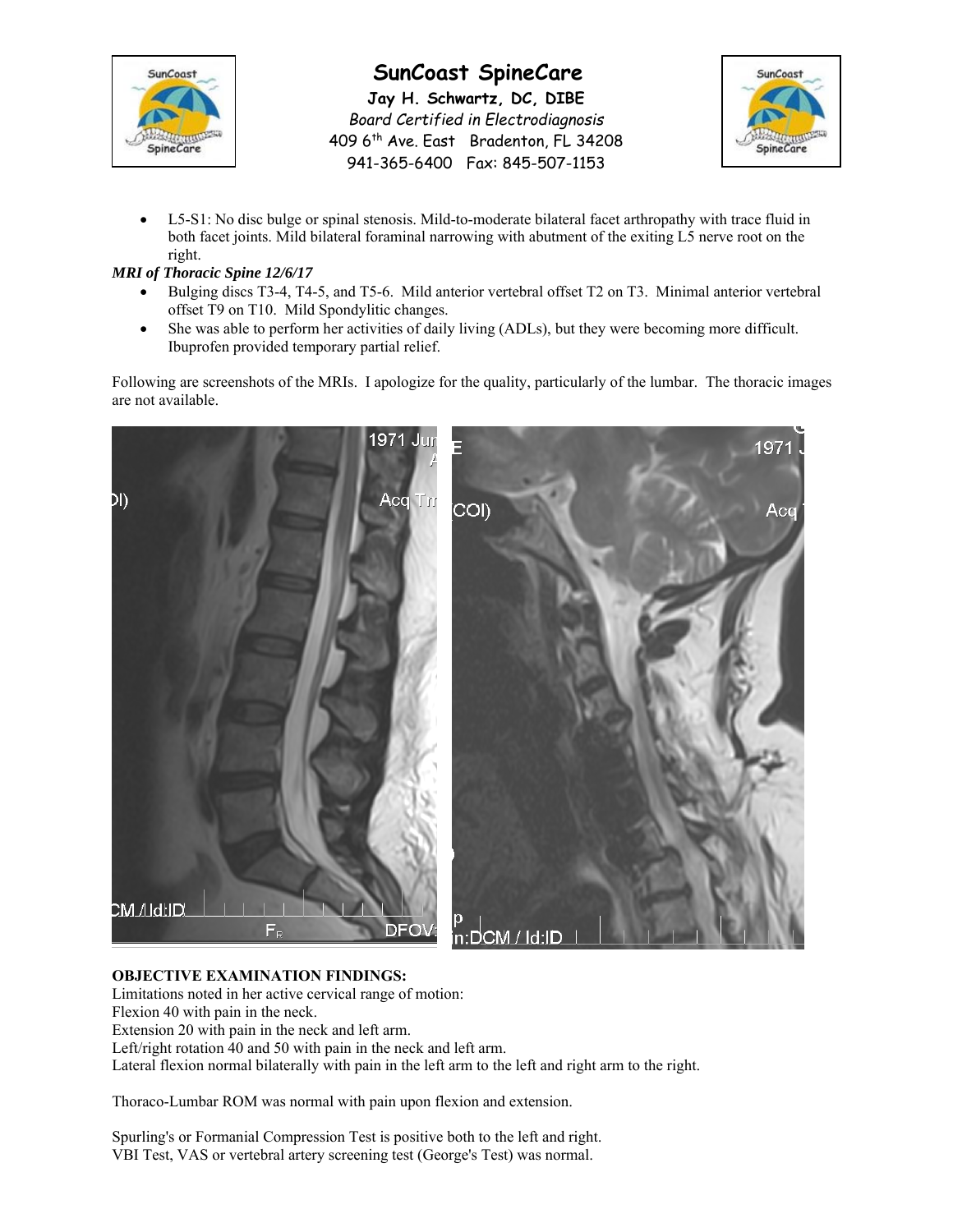

SLR negative bilaterally. Hibbs and Laguerre's positive on the left. Milgram's test positive.

Muscle strength was normal in the upper extremities at 5/5 bilaterally, the upper deep tendon reflexes are normal at +2 bilaterally in her biceps, brachioradialis and triceps and her superficial sensation was normal when tested with a pinwheel in the upper extremities over her C5, C6, C7, C8 and T1 dermatomes.

Phalen's Test was negative. Tinnel's Sign was not present.

Palpation of the soft tissue structures were normal in her upper body with the exception of spasm, tenderness, pain and trigger point activity in her left cervical paraspinal muscles and right cervical paraspinal muscles. 4/5. Mild hypertonicity Lumbar paraspinal muscles.

MRI of the cervical spine was obtained by her primary care physician on 4/23/13 which demonstrated a left lateral bone spur which does not indent the cord but extends into and narrows the left lateral foramen at C3-4. At C4-5, there is desiccation of the disc and no evidence of herniation or stenosis. There is mild desiccation and narrowing of the disc at C5-6. There is a small central disc protrusion that does not indent the cord. There is a small right foraminal disc protrusion which compresses the right foramen. A bone spur is also narrowing the left foramen.

An EMG and NCS of the upper extremities were performed which demonstrated no evidence of radiculopathy and some evidence of left ulnar neuropathy most likely at the tunnel of Guyon.

## **PRESENT ASSESSMENT:**

*PATIENT'S WORKING DIAGNOSIS LIST:*  M50.121 Cervical Disc Disorder with C3-4 Radiculopathy M50.121 Cervical Disc Disorder with Radiculopathy C4-5 M50.122 Cervical Disc Disorder with Radiculopathy C5-6 M50.123 Cervical Disc Disorder with Radiculopathy C6-7 M54.2 Cervicalgia R20.1 Skin hypoaesthesia R20.2 Skin Paraesthesia R51.0 Cervicogenic Headache M51.16 Lumbar Intervertebral Disc Disorder With Radiculopathy L1-4 M51.17 Lumbar Intervertebral Disc Disorder With Radiculopathy L5/S1 M54.5 Lumbar Spine Pain M51.24 Thoracic Disc Disorder w/ Myelopathy; w/o radiculopathy M51.24 Thoracic Disc Disorder w/ Myelopathy; w/o Radiculopathy M54.6 Thoracic spine pain E66.01 Obesity due to Excess Calories

### **PLAN:**

### *SHORT TERM TREATMENT GOALS:*

Alleviate 50% of her symptoms within one month of three times per week treatment.

### **TREATMENT:**

Cox® cervical, thoracic and lumbar distraction. Ultrasound on the lumbar paraspinal musculature 10 minutes. Electrical Muscle Stimulation on the cervical paraspinal muscles 15 minutes.

### **PROGRESS:**

Within several weeks, she demonstrated gradual, steady improvement in her neck, mid and lower back. She continued with treatment at a frequency of 3x per week for about 3 months. Her pain level reduced to 0-2/10 throughout her spine. She did contract Covid and missed a couple of months of treatment and suffered an exacerbation. She undergoes prn care presently with her pain level varying between 0 and 2 depending on her level of activity and occasionally increasing to a 4/10. She rarely takes ibuprofen and cancelled her ablation appointments.

### **DISCUSSION:**